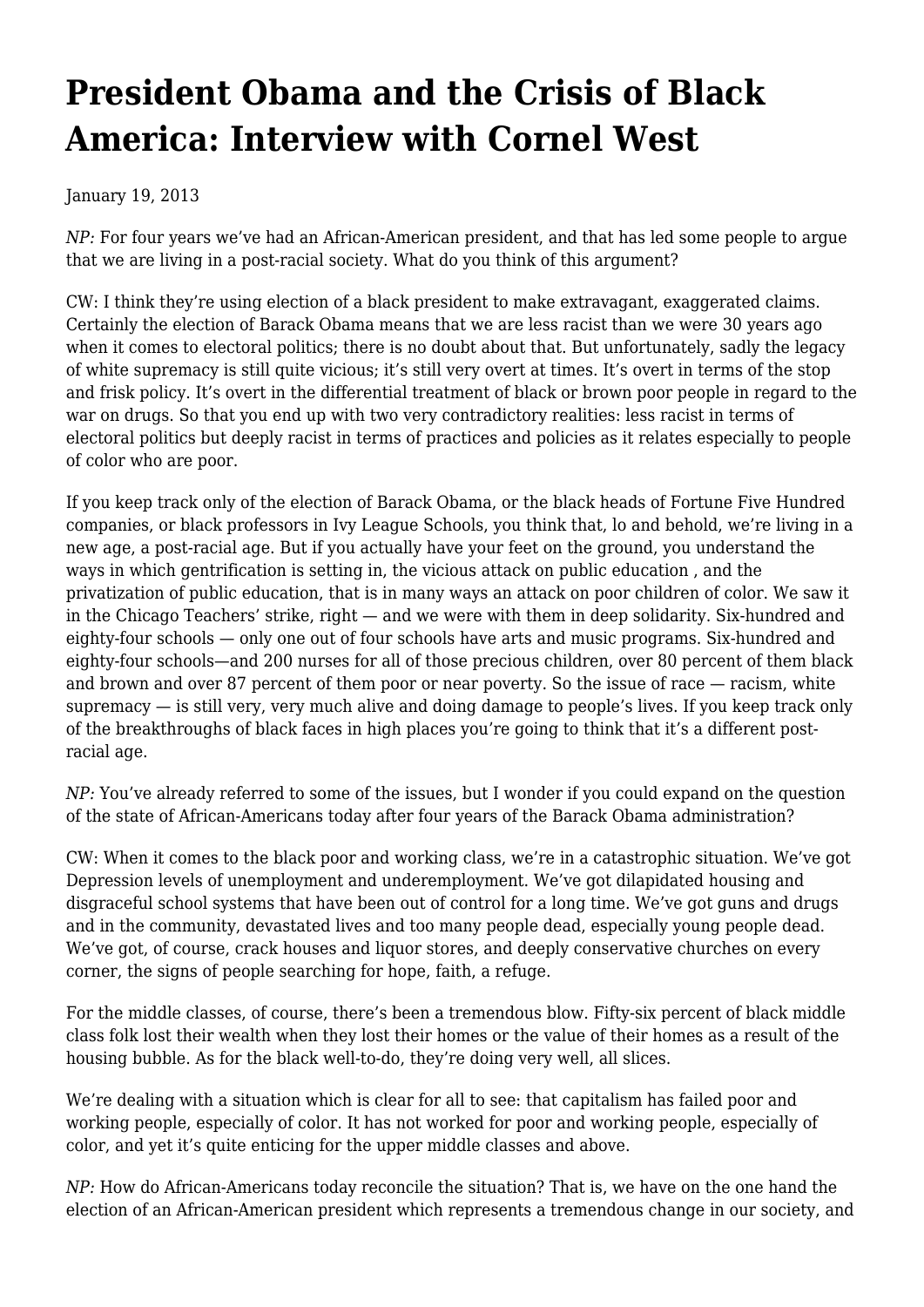yet at the same time a catastrophic situation for the black poor, working class, and many in the middle class.

CW: Right now there is utter confusion. You have a shameful silence on the part of most black leaders. The elected officials won't say a word even though they resonate with what brother Tavis Smiley and myself have been doing with the Poverty Tour. But they won't say a word, because if they did, they wouldn't be reelected, given the fetishizing of Barack Obama that has taken place in black America, and that's very real. Criticizing him means you can be demonized.



*NP:* Why do you think there is this "shameful silence," as you call it, among the black leaders?

CW: I think that black leaders found themselves making this thick wall of protection around a president who had no serious loyalty to them. It's quite ironic that he's been loyal to Wall Street, but Wall Street is not loyal to him, but black people have been loyal to him but he has not been loyal to black people.

*NP:* Yet there are some more critical voices…

CW: Yes, that's right. We've had Glenn Lowry,[3] Maxine Waters,[4] Tavis and myself have been hitting it hard. And Glen Ford and the Black Agenda Report,[5] and I applaud them, I salute them, because they tell some serious truths. I may not agree with all of it, but they are telling some important truths.

But I really don't want to put Obama at center stage. We've got to talk about the social forces behind this situation. We've got to talk about why he ended up with a Wall Street government. Why Geithner? Why Sommers? Why Daley? We can go on and on in terms of advisors and secondary advisors, straight out of Wall Street. Wall Street gets bailed out; homeowners don't. Workers don't get bailed out; they've got to restructure their contracts—but they won't touch the contracts of Wall Street. Workers get layoffs and lower wages, but the auto industry gets new CEOs dictated by public officials. That fundamental bias toward the oligarchs and plutocrats fills me with righteous indignation.

How can Obama mention Martin Luther King Jr.'s name, with those drones dropping bombs on innocent people? And you've got Martin Luther King's statue up there and at the same time in the Oval Office, they've got to deal with killer lists every Tuesday.[6] The legacy of that great freedom fighter has been besmirched by those who are running the empire.

*NP:* I recently saw an interview on public television with Prof. William Darity of Duke University who studies and speaks out on many of the same issues you do.[7] *He said that he was "sitting this one out," that he would not cast a vote for the office of president. His exact word were, "I'm going to vote for the other offices that are on the ballot, but I'm just not going to cast a vote for the presidency."*[8] *Yet if I understand your position, and correct me if I'm wrong, you would not share Darity's position; you would despite your strong criticisms advocate voting for Barack Obama? So I wondered what you thought of the position that Darity has taken?*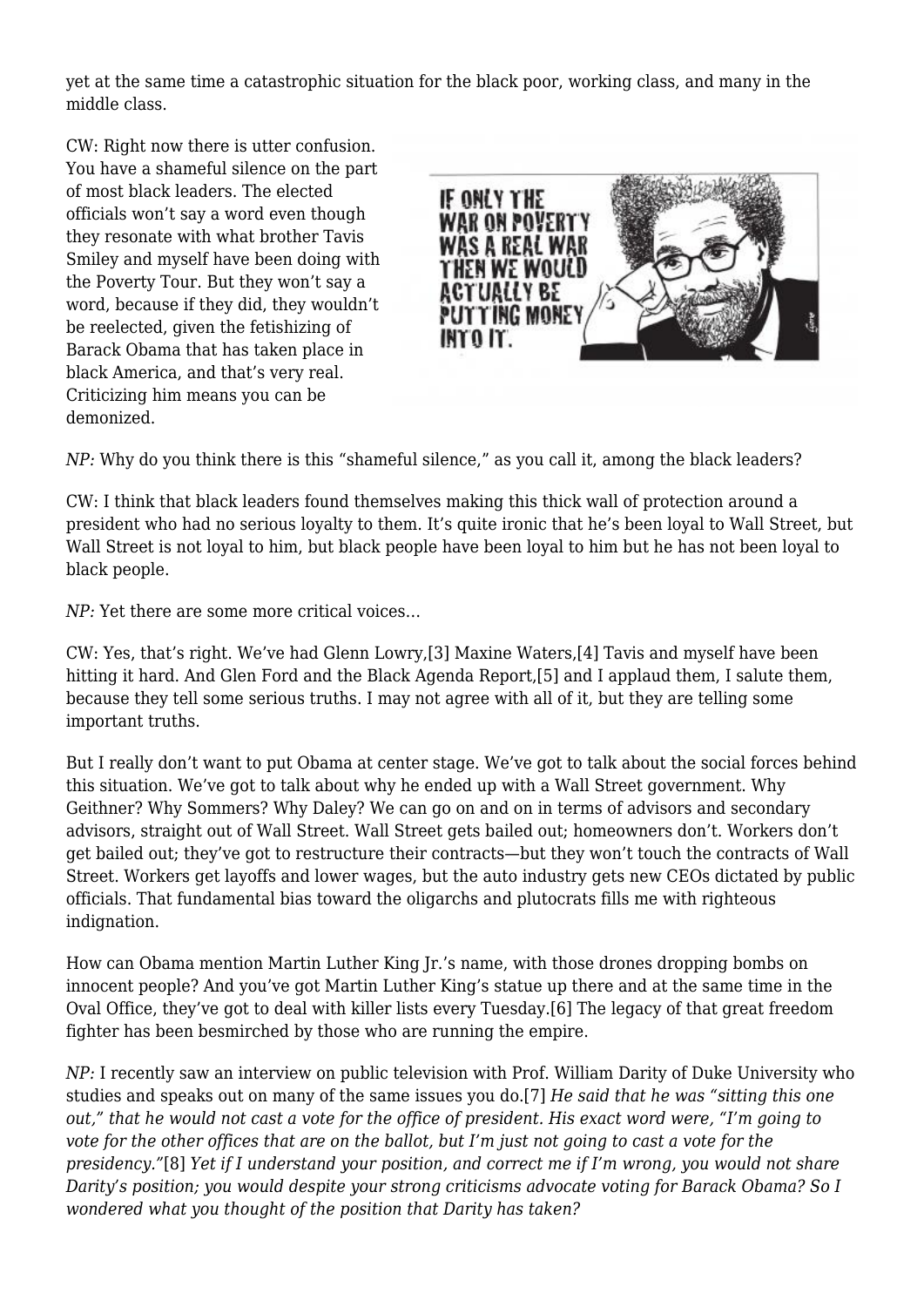CW: I resonate with that, I really do. When you put together the war crimes, when you put together the Wall Street government, when you put together turning its back on poor people and so much of black America — how could I justify voting for him?

The only thing I have left, is what Bernie Sanders told me, which is that if a Romney government were to come in, there would be just so many more actual deaths as well as damaged lives under a Romney administration as opposed to an Obama administration. It's a choice between catastrophe (Romney) and disaster (Obama)—and a disaster is better than a catastrophe.

A lot of it has to do with what state you live in. If you live in Ohio (as you do) or in Florida you have a much harder choice than those of us who live in New York or California. But Darity is from North Carolina, it could go either way in North Carolina.

I really do think that if my vote were the tipping point between Romney and Obama —I'd vote for Obama in a minute. But, I would say that I am voting for a war criminal, extension of Wall Street; I'm voting for no backbone when it comes to the working class, or even the trade union movement and the Employee Free Choice Act, and so forth, but I do think the Romney administration would generate more deaths and more damage on the ground. That's still very real for me. That's just a moral issue in terms of each life being precious.

But that's a tough call. I have great respect for my comrades—such as the brothers and sisters of Black Agenda Report — who disagree with me and focus almost exclusively on the dark side of the Obama administration, because that dark side is very real.

*NP:* With the African-American community in such a terrible economic situation, I have been struck by the fact that the black community protests much more against criminal injustice than it does against economic injustice. We have the large spontaneous protests over the killing of Trayvon Martin and the huge demonstration in New York over stop-and-frisk, yet, while there are union strikes over wages and protests over foreclosures, we seem to see less of a movement for economic justice. Why is that?

CW: Historically black people have been dealing with such raw fear and trauma that we have more immediate responses and we even have better infrastructures to deal with the raw physical violence coming at us, rather than with the ugly economic exploitation coming at us. So when you actually have bullet-from-gun-of-police-into-black-body the immediate response is there — you have infrastructures. You can even get some ministers out. You can get a whole lot of people out, who wouldn't say a mumbling word about some of the economic exploitation taking place. It's more visible, public, and we just have a longer history of responding to that.

And yet, we know that the two — criminal injustice and economic injustice — go hand-in-hand. You get the demonizing and criminalizing of young people, which means it's just open season on them very often, yet at the same time dehumanizing and devaluing is part and parcel of the fact that they can live in dilapidated housing. They can have Depression levels of unemployment for decades, and yet if it hits the mainstream it's a crisis.

*NP:* Yet, of all the issues facing us, facing both the African-American people in particular and the American population as a whole, you have chosen to focus on poverty with your Poverty Tour.[9] *Why is that?*

CW: I think that if we make poverty a priority it would result in making massive investment in jobs with a living wage a priority, which is tied also to trying to strengthen unions as the countervailing force against the rule of oligarchs and plutocrats in our capitalist economy. That is a major first step.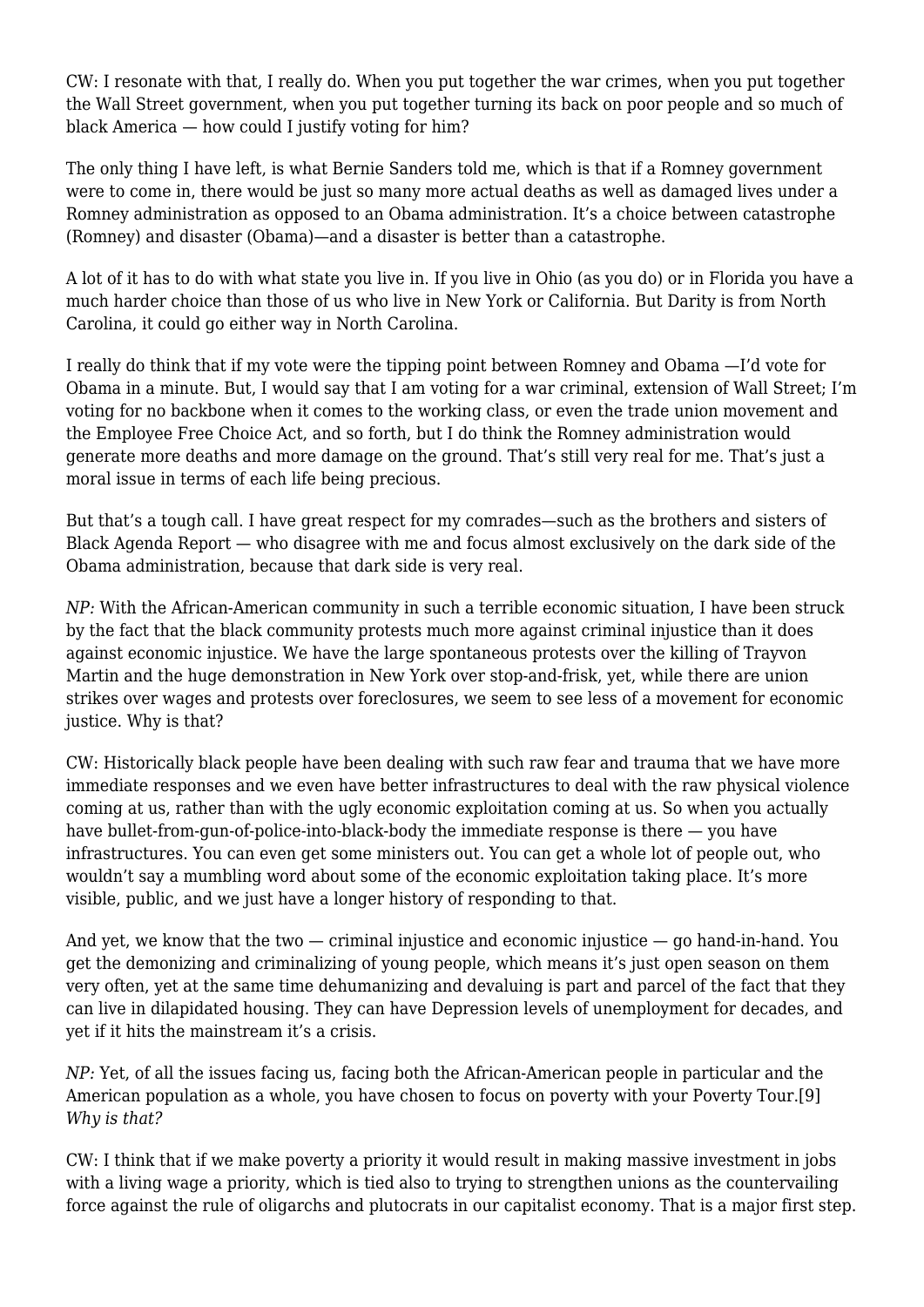They all go hand-in-hand. Now of course we want massive investment in education and housing and infrastructure and bridges, and we can go on and on. That is the major reason that brother Tavis and I, building on the legacy of brother Martin King, put the eradication of poverty at the center on the domestic front.

Then, of course, we have the drum beat on the imperial front, which is the drones dropping bombs on innocent folks. Once you hit the drones, then you can begin to tell a story about U.S. policy past, the last 30 or 40 years that has been so tied to the corporations and geopolitical interests.

*NP:* Yet neither of the major political parties, neither the Republicans nor the Democrats, can or will do anything about this…

CW: No neither one, neither one.

*NP:* …so I wonder, do you see the African-American people in particular and the other people, white, Latino, and other immigrants who live in poverty work for low wage and fight these wars because they cannot find another job, do you see them creating some independent political force? Can you foresee them creating a new political party?

CW: I think right now that the political system is so poisoned with big money, and the domination of oligarchs and plutocrats —and that includes both parties — that I don't think either party has the capacity to respond to the urgent needs of the masses of people. I think that if we engage, for example, in taking out big money, the campaign finance reform that people have talked about, and allow new voices to be heard, based not on the fact that they had big money but on the fact that they had broad and visionary perspective on the world, then there would be a very good chance of a third party formation, a very good chance of a variety of progressive voices in parties to emerge. I don't know if it would be just one party, but I think there would be a variety of different voices out there that would make a difference.

But I am much more tied to social motion, momentum and movement than I am to political parties.

*NP:* Yet, when we have had movements and great social upheavals, they have tended to be reinstitutionalized. People talk about FDR and the New Deal, but they saved capitalism and captured the labor unions and the social movements. How do we ever escape this dynamic? Will another great social upheaval be able to find expression in independent political action, in a new political party on the left?

CW: That is the \$64,000 question. You know you've got the Frankfort School and you've got Sheldon Wolin who write about "fugitive democracy" and that the best we can do is unleash the energy from below, and then it gets incorporated.[10] Democracy is never an institutionalized practice, but it is a "fugitive moment." Each moment absorbed is incorporated and its leaders refreshed, and you have to bounce back again. That's the cycle. That's the best we can do. Now I don't like to settle for that, but I do take that Wolinian view very seriously. If there's any truth to it, it just means that the social motion, momentum, and movement is something we've got to focus on, no matter which party's in power and fill the jails and the streets as often as we can.

*NP:* You and Tavis Smiley have just finished your Poverty Tour 2.0, what do you see as your next project?

CW: We are still working on the poverty issue. We're pushing the issue on our radio show, Smiley and West.[11] And Tavis is pushing it very hard on his show.[12] We're still going very, very strong on that.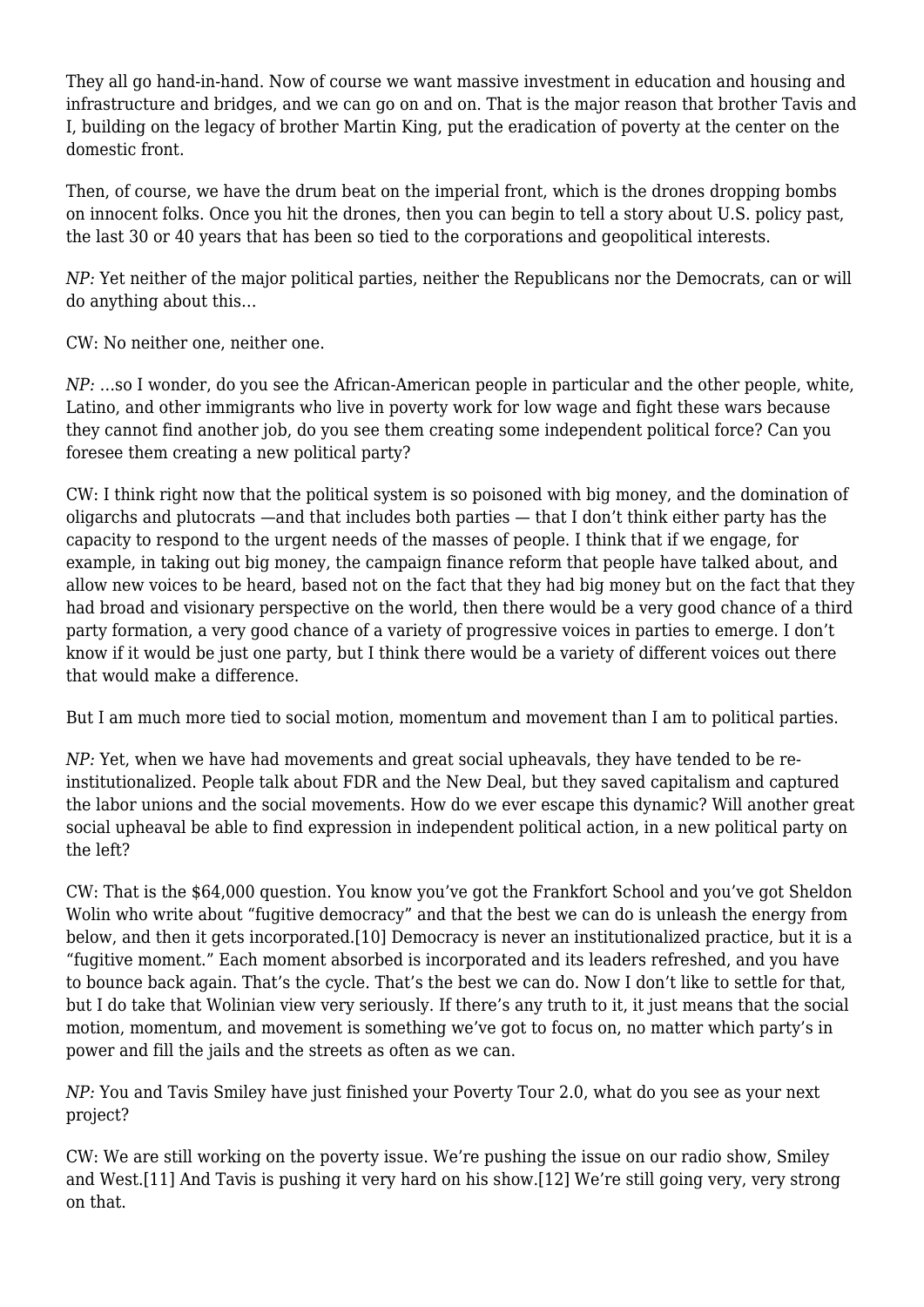The next project is going to be a matter of trying to connect the struggle around immigration, the struggle around stop-and-frisk, and the struggle for working class rights. We have to somehow bring together the struggles against the vicious legacies of white supremacy, against the legacies of class privilege from above — the trade union movement at its best — and of our Latino brothers and sisters dealing with the racist immigration policies linked to both parties. We're reflecting right now: how do we take it on the road and make the connection.

As you know, part of the challenge is the corporate media, multiplex. One of the things that Tavis and I have been blessed with is high visibility vis-à-vis the corporate media, the ability to raise these kinds of issues on the corporate media. The corporate media has various persons running things on MSNBC, CNN, C-Span and Fox News that will have Tavis and me on their shows to debate. We've got to use our platforms all we can before we go under to highlight these kinds of issues and hope that we can bring together.

*NP*: Is there anything else on your mind that you'd like to say before we end this interview?

CW: I'd like to dedicate the interview to my pastor Willie P. Cooke, the pastor of Shiloh Baptist Church in Sacramento, California who baptized me 51 years ago. He just passed away. He was the kind of pastor who, if you were looking for the pastor, was usually up on the roof fixing the leaks. They wanted to buy him a house out in the suburbs, but he said, "I got a house in the hood; I don't need to go anywhere." He wouldn't allow any anniversary for fund-raising because he never would pad his pockets with the money of hard-working folk in the congregation. It was a very working class, proletarian church right there in the hood, in the ghetto of Oak Park, in Sacramento.[13] Drove a VW his whole life as a minister. Never asked for a raise. He was a servant of the people. He had that kind of love. The funeral that we have, and, of course, I was blessed to be there as one of the speakers, it was a love feast. It was all about love and justice for everybody. On a deep moral and spiritual love that's where I come from.

It's a beautiful thing to have Marx, and a beautiful thing to have Walter Benjamin and Lukacs, Stanley Aronowitz and Jeffrey Faux, and Barbara Ehrenreich and Richard Wolff, who have given us these magnificent insights into the global class war — but my fundamental roots go back to Shiloh Baptist Church and Cooke, you see, who taught us "to be willing to live and die for the least of these," the prisoners of war, the orphan, the widow. And that goes back to prophetic Judaism as you know, goes back to Micah. And he means the world to me, and now he's gone.

## **Footnotes**

1. DSA website at [www.dsausa.org/dsa.html](http://www.dsausa.org/dsa.html).

2. "Cornel West & Tavis Smiley on Obama, 'Many of Us Are Exploring Other Possibilities in Coming Election,'" [Democracy Now,](http://www.democracynow.org/2011/8/9/cornel_west_tavis_smiley_on_obama) Aug. 9, 2011.

3. [Glenn C. Lowry](http://research.brown.edu/research/profile.php?id=1127249122), Profesor of Economics at Brown University. See his essay, "[Obama is No King.](http://blogs.reed.edu/reed_magazine/2012/02/obama-is-no-king.html)"

4. ["Maxine Waters to Obama: Pay more attention to blacks](http://latimesblogs.latimes.com/lanow/2011/08/maxine-waters-obama.html)," *Los Angeles Times*, August 18, 2011.

5. *[Black Agenda Report](http://blackagendareport.com/)*.

6. Jo Becker and Scott Shane, "Secret 'Kill List' Proves a Test of Obama's Principles and Will," at [New York Times](http://www.nytimes.com/2012/05/29/world/obamas-leadership-in-war-on-al-qaeda.html), May 29, 2012.

7. [Darity's Duke Sanford School of Public Policy site](http://fds.duke.edu/db/Sanford/william.darity).